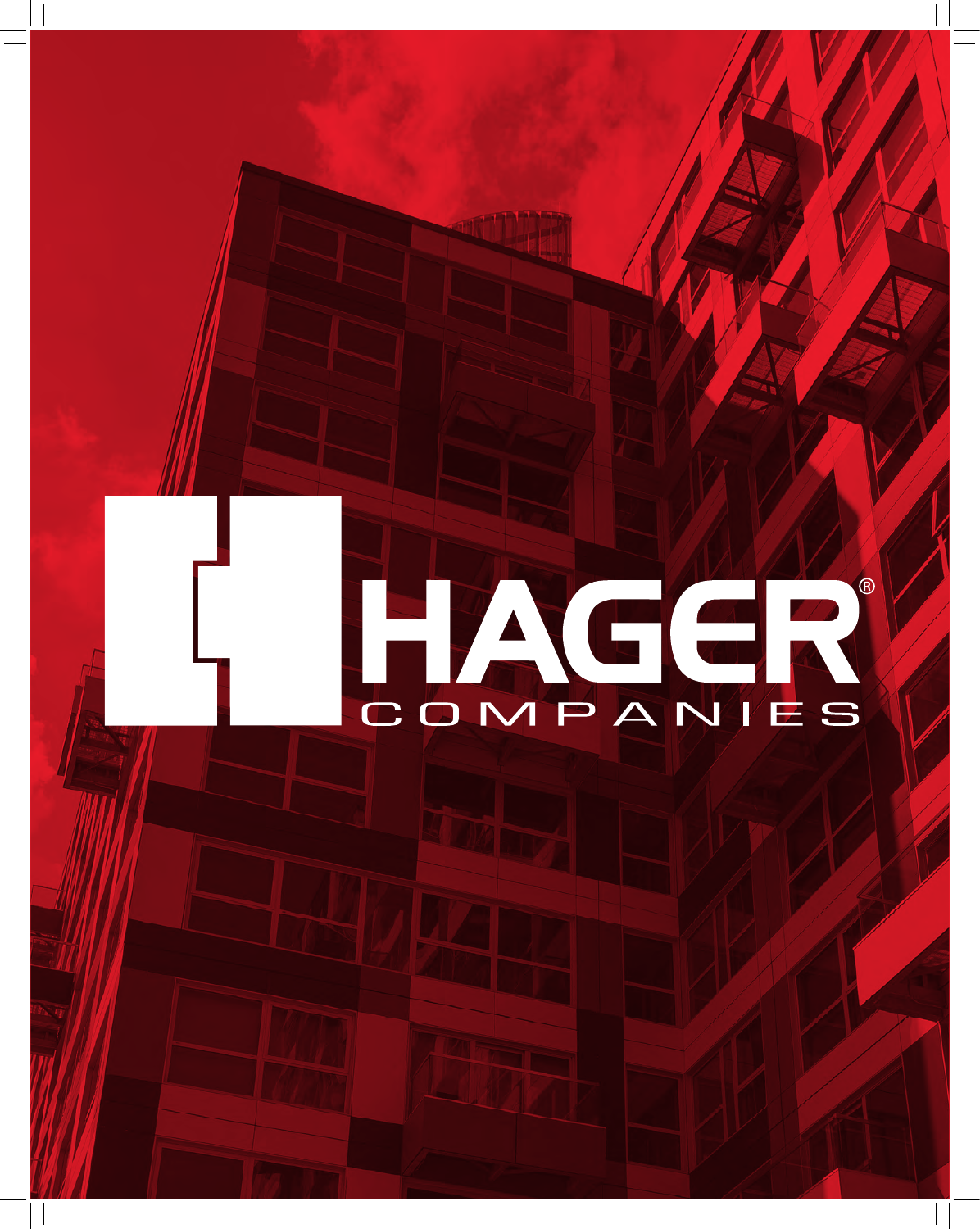# **TABLE OF CONTENTS**

| A             |
|---------------|
|               |
|               |
| C             |
|               |
|               |
|               |
|               |
| D             |
|               |
|               |
| F             |
|               |
|               |
|               |
|               |
|               |
| F             |
|               |
|               |
|               |
| н             |
| <b>Hinges</b> |
|               |
|               |
|               |
|               |
|               |
| L             |
|               |

| N  |  |
|----|--|
| P  |  |
| Q  |  |
| R  |  |
| S  |  |
|    |  |
| T. |  |
| W  |  |

M

# **HOW TO ORDER:**

|                                                                     | 790                                                                   | 900   | 83     | 1/8"            | <b>US32D</b>  | <b>1 PK</b>                       |
|---------------------------------------------------------------------|-----------------------------------------------------------------------|-------|--------|-----------------|---------------|-----------------------------------|
| <b>Example:</b> 790-900 83 1/8" US32D 1 PK                          |                                                                       |       |        |                 |               |                                   |
| <b>Stock Number: 23243</b><br><b>Item Number: PS90083B32D000001</b> | <b>STAINLESS</b><br><b>STEEL</b><br><b>CONTINUOUS</b><br><b>HINGE</b> | ITEM# | LENGTH | <b>FRACTION</b> | <b>FINISH</b> | STANDARD<br>SINGLE<br><b>PACK</b> |

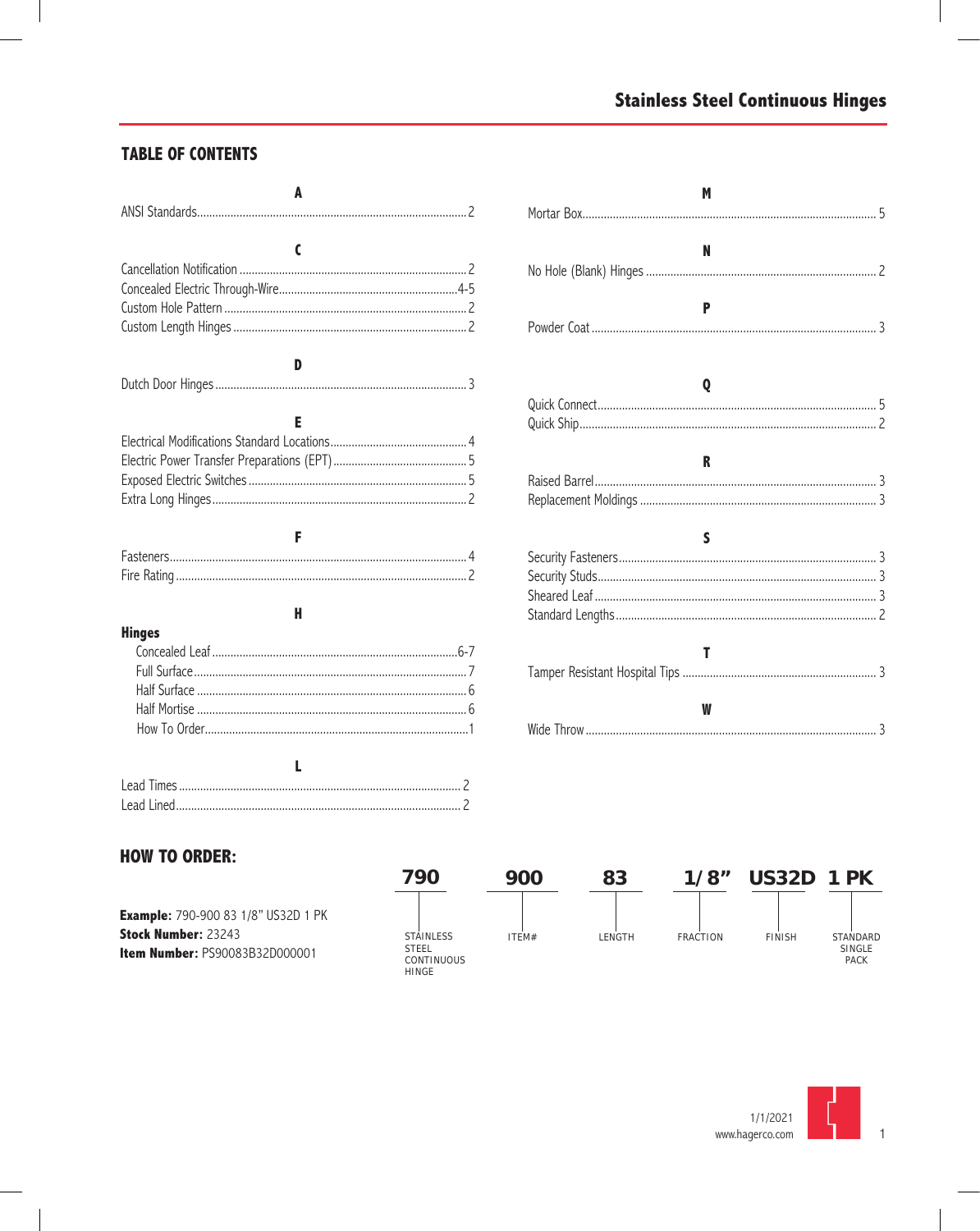#### **ANSI Standards**

790 Series stainless steel continuous hinges are approved for ANSI A156.26 Grade 1 for 150-pound doors.

#### **Fire Rating**

Hager 790 Series hinges are approved by Underwriters Laboratories, Inc. Fire Rated label for up to 3 hours for metal doors and 90 minutes for wood composite doors.

#### **Lead Times**



Stock items will typically ship in five working days or less from the order entry date. Made-to-order items will typically ship in 15 working days depending on seasonal volume and order complexity. Special orders including industrials, special machining, and large quantities may need to be scheduled. The anticipated ship date will be included with each order acknowledgement. Please contact Customer Service if product availability is in question.

#### **Quick Ship**

Products denoted with **red and bold** pricing are available to order through the Quick Ship program and ship within 24 hours. When ordering these products please visit www.hagerco.com and log in to MyHager to access the 'Quick Ship' portal. Due to the promptness of the fulfillment process, Quick Ship orders are non-cancellable.

#### **Cancellation Notification**

Cancellation for made-to-order items must be communicated within 48 hours of order placement.

#### **Standard Lengths**

Stainless steel hinges are listed and priced as actual lengths 83-1/8" (7'0" opening), 85" (7'2" opening), 95" (8'0" opening), and 119" (10'0" opening) for convenience in application to nominal sized doors. Other lengths may be ordered as non-standard items.

#### **Extra Long Hinges**

Hinges over 119" are manufactured as two separate lengths with staggered joints for on-site connection.

| <b>MODIFICATIONS &amp; ADDITIONS</b><br><b>PRICE</b>                                                  | <b>ADDITION TO LIST</b>     |
|-------------------------------------------------------------------------------------------------------|-----------------------------|
| <b>Custom Length Hinges</b>                                                                           |                             |
| Actual door height may be specified at an additional charge outlined:                                 |                             |
| • For hinges 40" to 83" in length                                                                     | \$71.60 to 7' list price.   |
| • For hinges 83" to 95" in length                                                                     | \$71.60 to 8' list price.   |
| • For hinges 95" to 119" in length                                                                    | \$71.60 to 10' list price.  |
| • For hinges 119" to 192" in length                                                                   | \$163.80 to the list price  |
| <b>Custom Hole Pattern</b><br>• Any hole pattern or shape other than Hager's standard hole pattern.   | <b>Price on Application</b> |
| <b>No Hole (Blank) Hinges</b><br>• Holes omitted for special applications (i.e. welded installation). | <b>Price on Application</b> |
| <b>Lead Lined Hole Pattern</b><br>• Only available on Models 790-900, 790-911 and 790-915.            | <b>Price on Application</b> |

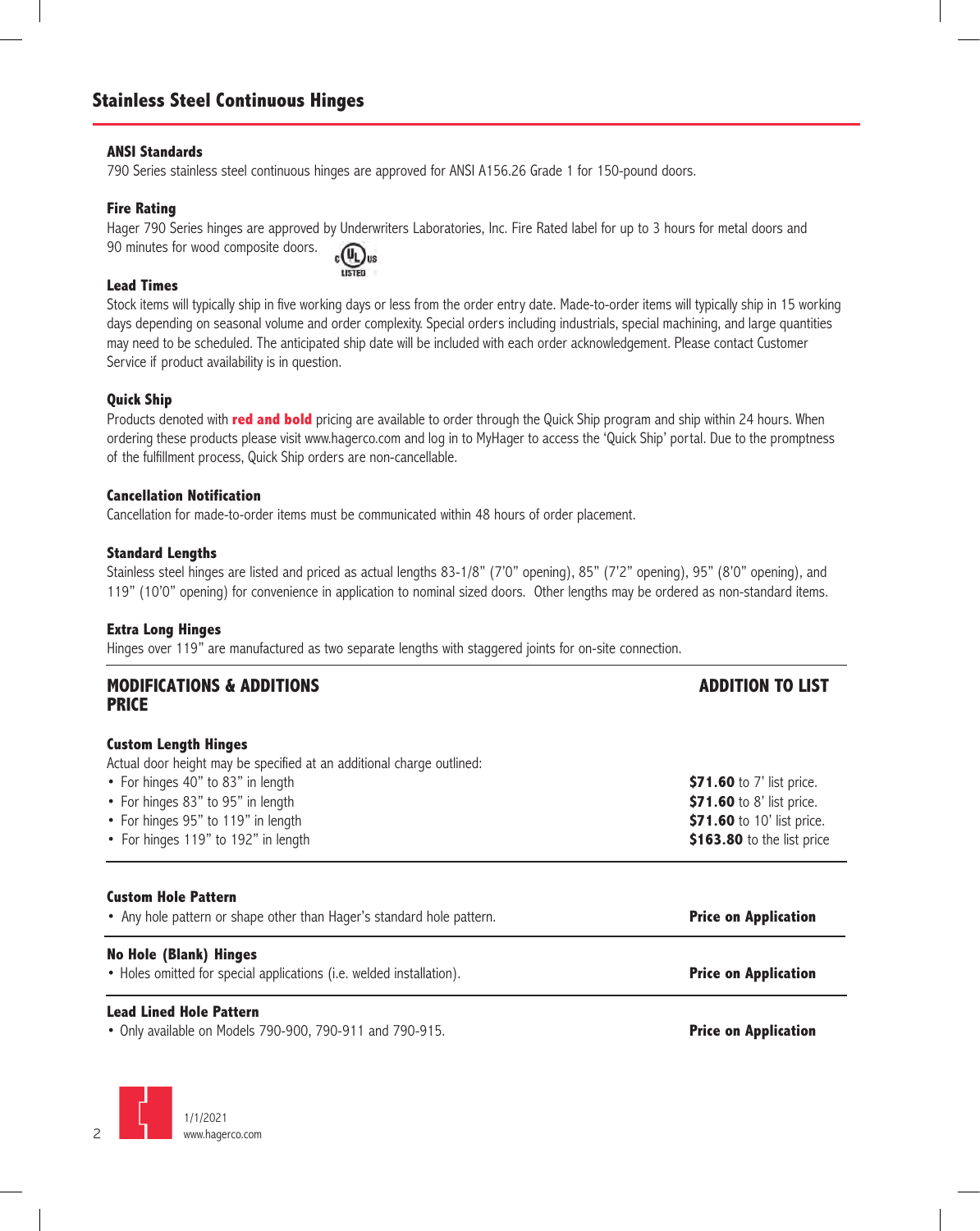| <b>MODIFICATIONS &amp; ADDITIONS</b><br><b>PRICE</b>                               |                                                                                                                                                                                                                   | <b>ADDITION TO LIST</b>                 |
|------------------------------------------------------------------------------------|-------------------------------------------------------------------------------------------------------------------------------------------------------------------------------------------------------------------|-----------------------------------------|
| <b>Powder Coat</b><br>to 8-10 weeks may be required.                               | • Available in aluminum, dark bronze, satin bronze, satin brass, black, or white. Lead time of up                                                                                                                 | <b>Price on Application</b>             |
| <b>Tamper Resistant Hospital Tips (HT)</b><br>• Custom lengths                     | • Available on concealed leaf models 790-900, 790-905, 790-907, 790-915, for standard lengths.                                                                                                                    | \$119.40<br><b>Price on Application</b> |
| <b>Dutch Door Prep (DUTCH)</b>                                                     | • Furnished as a continuous frame leaf while door leaf is cut to fit dutch door specified height.                                                                                                                 | \$119.40                                |
| Wide Throw<br>• Specify distance from pin centerline to heel edge of hinge.        |                                                                                                                                                                                                                   | <b>Price on Application</b>             |
| <b>Raised Barrel (SWAGED)</b><br>• Available on concealed and half surface models. |                                                                                                                                                                                                                   | <b>Price on Application</b>             |
| <b>Sheared Leaf</b><br>• Available on all models except 790-904 and 790-906.       | • Specify distance from pin centerline to extreme edge of hinge when ordering.                                                                                                                                    | <b>Price on Application</b>             |
| <b>Security Studs</b><br>• Door leaf is drilled to accommodate studs.              | • Stainless steel security studs mounted through frame leaf into door frame.<br>• Door and frame must be specifically prepped to accommodate security studs.                                                      | \$84.00                                 |
| <b>Replacement Moldings (M)</b><br>Hinge lengths:                                  | 79", 83", 85"<br>95"<br>119"                                                                                                                                                                                      | \$176.50<br>\$190.80<br>\$208.90        |
|                                                                                    | Shipped in stock lengths for trimming in the field.<br>Brush aluminum & furnished with 5 each molding clips, 5 each 1/4"-14 x 1" panhead 2C screws.<br>Available on models 790-903, 790-904, 790-906 and 790-909. |                                         |

#### **Security Fasteners \$85.90**

• Torx and Spanner Head available in place of standard fasteners.



3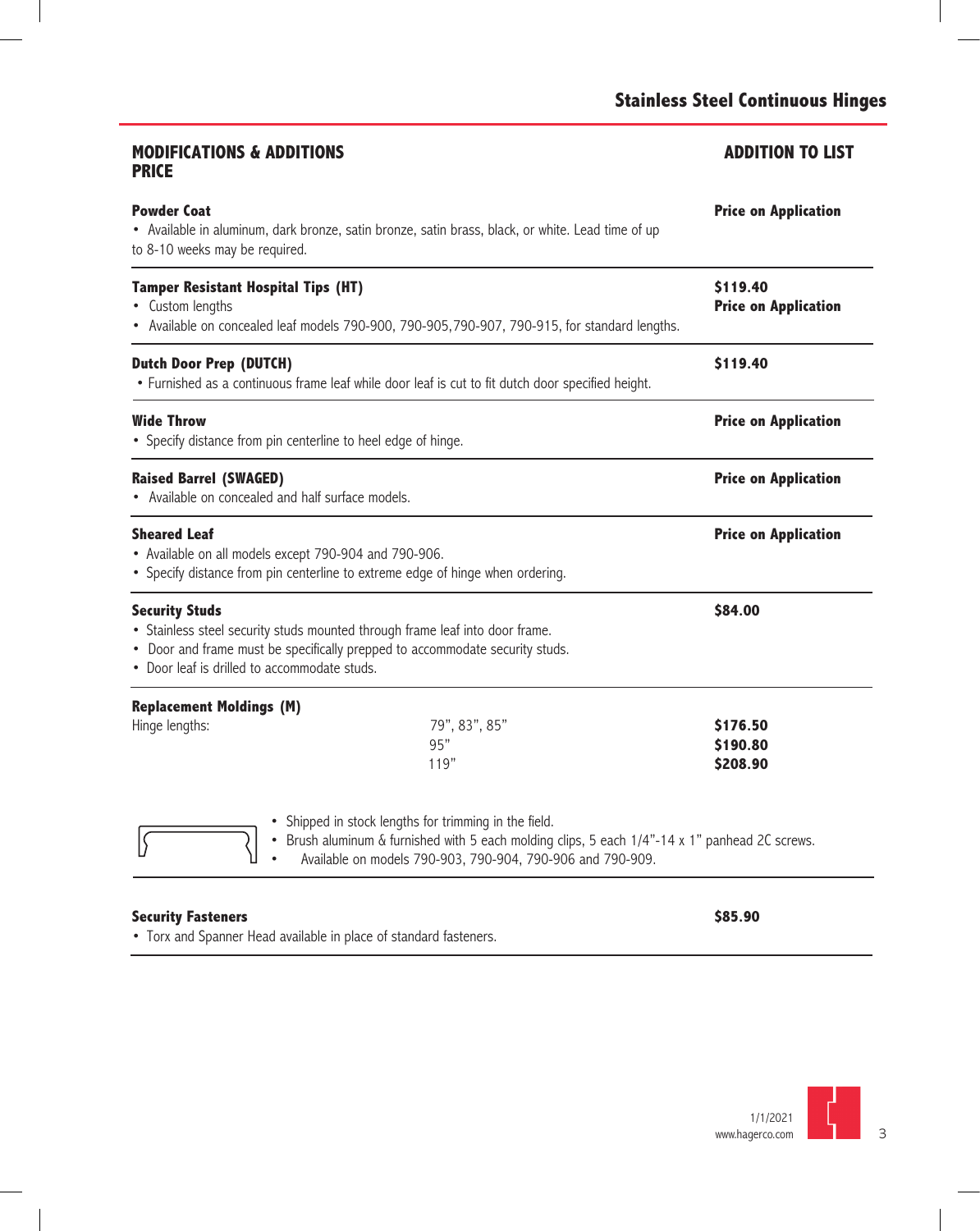# **MODIFICATIONS & ADDITIONS**

## **Additional Fasteners**

| #10-24 x 5/8" Torx Head Machine Screw          | $$3.00$ /ea |
|------------------------------------------------|-------------|
| #10-16 x 1-1/4" Thread Forming Flat Head Screw | $$1.30$ /ea |
| 1/4"-14 x 1" Thread Forming Pan Head Screw     | $$1.90$ /ea |
| #10-24 x 5/8" Self-Drilling Flat Head Screw    | \$1.90 /ea  |
| 1/4"-20 x 3/4" Self-Drilling Pan Head Screw    | $$1.65$ /ea |
| Adjustment Stud With Flat Head Screw           | \$9.10 /ea  |
| Sexbolt and Nut                                | \$5.65 / ea |

# **STANDARD LOCATIONS FOR ELECTRICAL MODIFICATIONS**

|                  | 79"         | 83"          | 85"          | 95"         | 119"         |
|------------------|-------------|--------------|--------------|-------------|--------------|
| Opening          | 80"         | 84"          | 86"          | 96"         | 120"         |
| Door Height      | 79-1/8"     | $83 - 1/8"$  | $85 - 1/8"$  | $95 - 1/8"$ | $119 - 1/8"$ |
| Hinge Length     | 79-3/16"    | $83 - 1/8"$  | $85 - 1/8"$  | 95"         | $118 - 3/4"$ |
| ETW              | $41 - 1/2"$ | $43 - 1/2"$  | $45 - 1/2"$  | $55 - 3/8"$ | $79 - 1/8"$  |
| <b>EPT</b>       | $24 - 1/2"$ | $28 - 7/16"$ | $30 - 7/16"$ | $40 - 1/2"$ | 64-7/16"     |
| E <sub>1</sub> S | $41 - 1/2"$ | $43 - 1/2"$  | $45 - 1/2"$  | $55 - 3/8"$ | $79 - 1/8"$  |



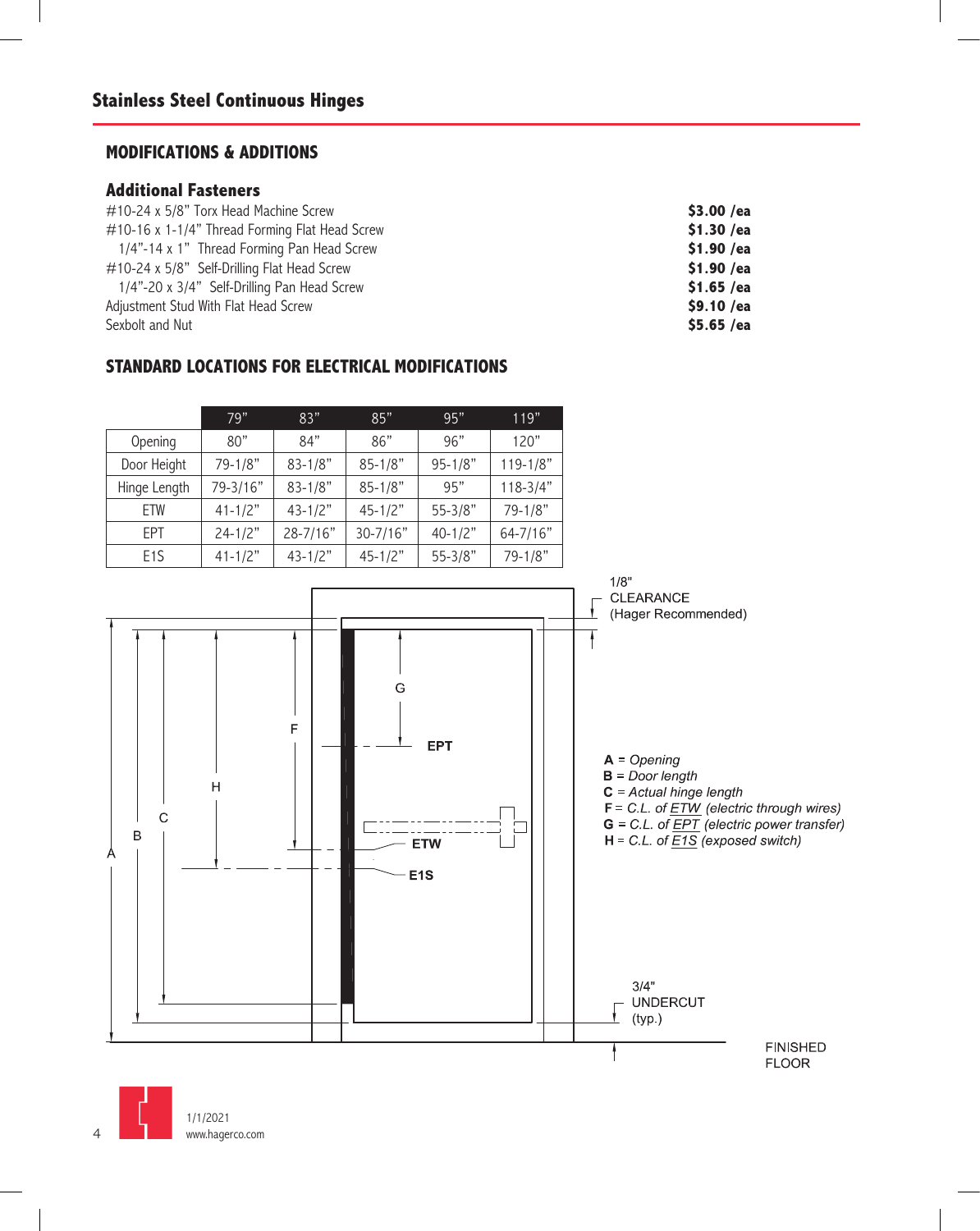# **MODIFICATIONS & ADDITIONS PRICE**

#### **Quick Connect \$47.90**

Available for ETW.

## **Electric Power Transfer Preparations (EPT) \$136.80**

- Hinge leaf cutout to accommodate power transfer device.
- Specify handing and dimension from top of hinge to centerline of power transfer cutout location. Please note the clearance from top of hinge to underside of header, typically 1/16" to 1/8" (1.6 mm to 3.2 mm).
- Available on models 790-900, 790-903, 790-904, and 790-915.

# **Exposed Electric Switches (E1S) \$210.60**

- Each monitoring hinge only needs one E1S switch.
- Specify handing and dimension from top of hinge to centerline of electric switch.
- Miniature push button switch is incorporated in the hinge frame leaf to monitor position of the door.

# **Concealed Electric Through-Wire (ETW)**

| Electric Through Wire | $FTW - 4$ | \$608.60   |
|-----------------------|-----------|------------|
| Electric Through Wire | ETW - 8   | \$910.30   |
| Electric Through Wire | FTW - 10  | \$1,227.50 |

- 24-gauge 12" wire leads available on 790-900 and 790-915.
- Transfers power discretely from building to door hardware.
- Specify handing and dimension from top of hinge to centerline of electric through-wire location. Please note the clearance from top of hinge to underside of header, typically 1/16" to 1/8" (1.6 mm to 3.2 mm).

## **Mortar Box - 430** \$47.90

- Serves as mortar shield.
- Top and bottom knockouts for standard conduit fittings.
- Overall dimensions are 9" (229 mm) length with tabs 7"
- (178 mm). Inside is 1-3/4" x 1-3/4" (45 mm x 45 mm).
- Galvanized steel .040" (1 mm).



5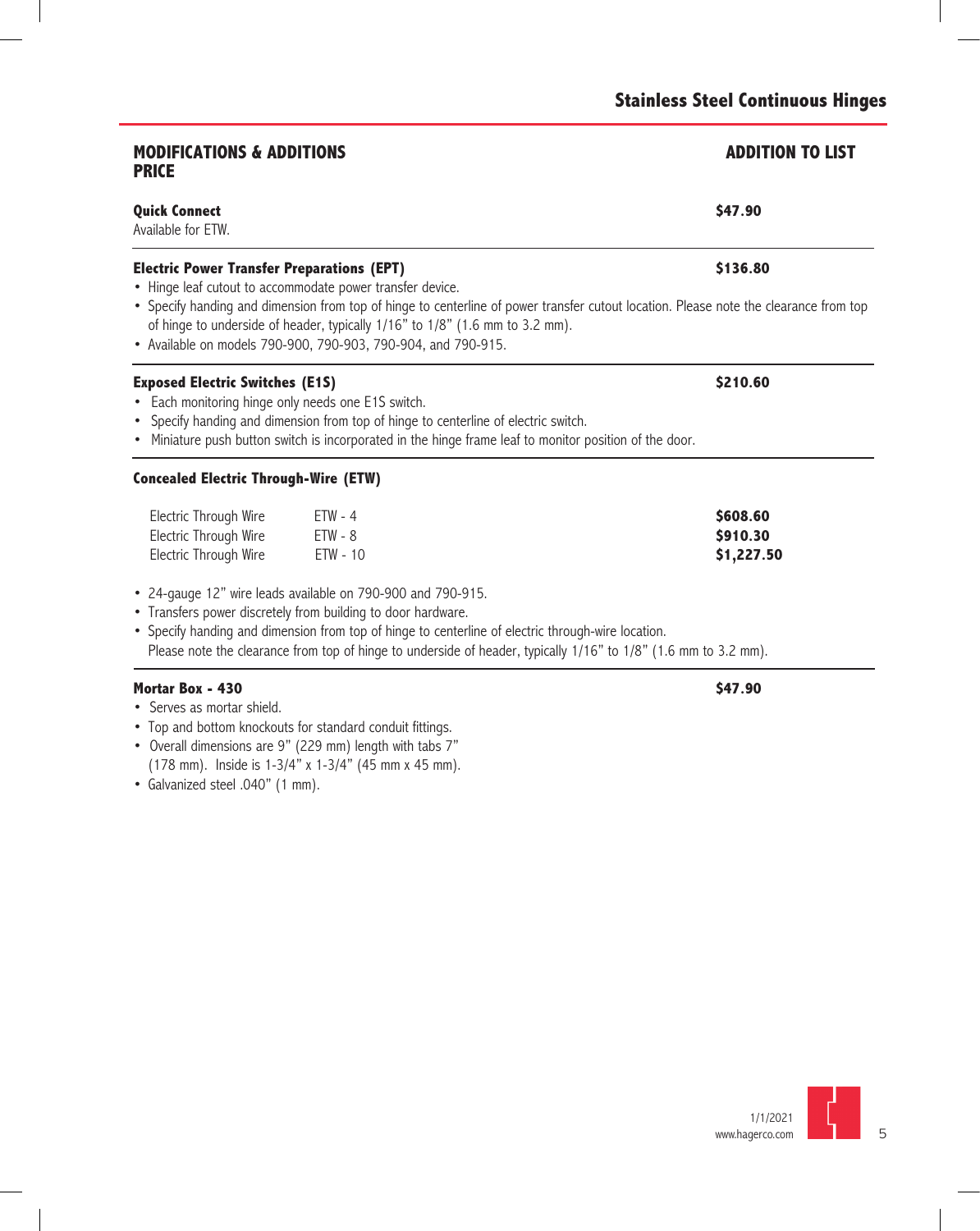# **Stainless Steel Continuous Hinges**

**790-900** 

Concealed Leaf, 1/8" Inset Door of Any Material

Door of Any Material





| 790-903                                              | 79" (2007 mm)  | US32D | 525.00 | 42721 |  |
|------------------------------------------------------|----------------|-------|--------|-------|--|
| Half Surface, 1/8" Inset                             | 83" (2108 mm)  | US32D | 525.00 | 23254 |  |
| Door of Any Material<br>Optional sex bolts available | 85" (2159 mm)  | US32D | 609.00 | 53025 |  |
| (specify when ordering).                             | 95" (2413 mm)  | US32D | 609.00 | 23256 |  |
|                                                      | 119" (3023 mm) | US32D | 777.00 | 23260 |  |
| 790-904                                              | 79" (2007 mm)  | US32D | 531.00 | 71952 |  |
| Half Mortise, 1/8" Inset                             | 83" (2108 mm)  | US32D | 531.00 | 52990 |  |

**Description Finish 2021 List Stock No. Case Qty.**

79" (2007 mm) US32D 457.00 27336 1 83" (2108 mm) US32D **457.00** 23243 1 85" (2159 mm) US32D **520.00** 27921 1 95" (2413 mm) US32D **520.00** 23250 1 119" (3023 mm) US32D 762.00 23251 1

85" (2159 mm) US32D 636.00 92025 1 95" (2413 mm) US32D 636.00 52993 1 119" (3023 mm) US32D 825.00 - 1



| is<br><b>LISTED</b> |                                        |
|---------------------|----------------------------------------|
|                     | 790-905<br>Concealed Le<br>Door of Any |





c(U)us

| 790-906<br>Half Mortise, Edge Guard<br>Door of Any Material | 79" (2007 mm)  | US32D | 531.00 | 92102 |  |
|-------------------------------------------------------------|----------------|-------|--------|-------|--|
|                                                             | 83" (2108 mm)  | US32D | 531.00 | 92103 |  |
|                                                             | 85" (2159 mm)  | US32D | 636.00 | 92105 |  |
|                                                             | 95" (2413 mm)  | US32D | 636.00 | 92107 |  |
|                                                             | 119" (3023 mm) | US32D | 825.00 | 92110 |  |